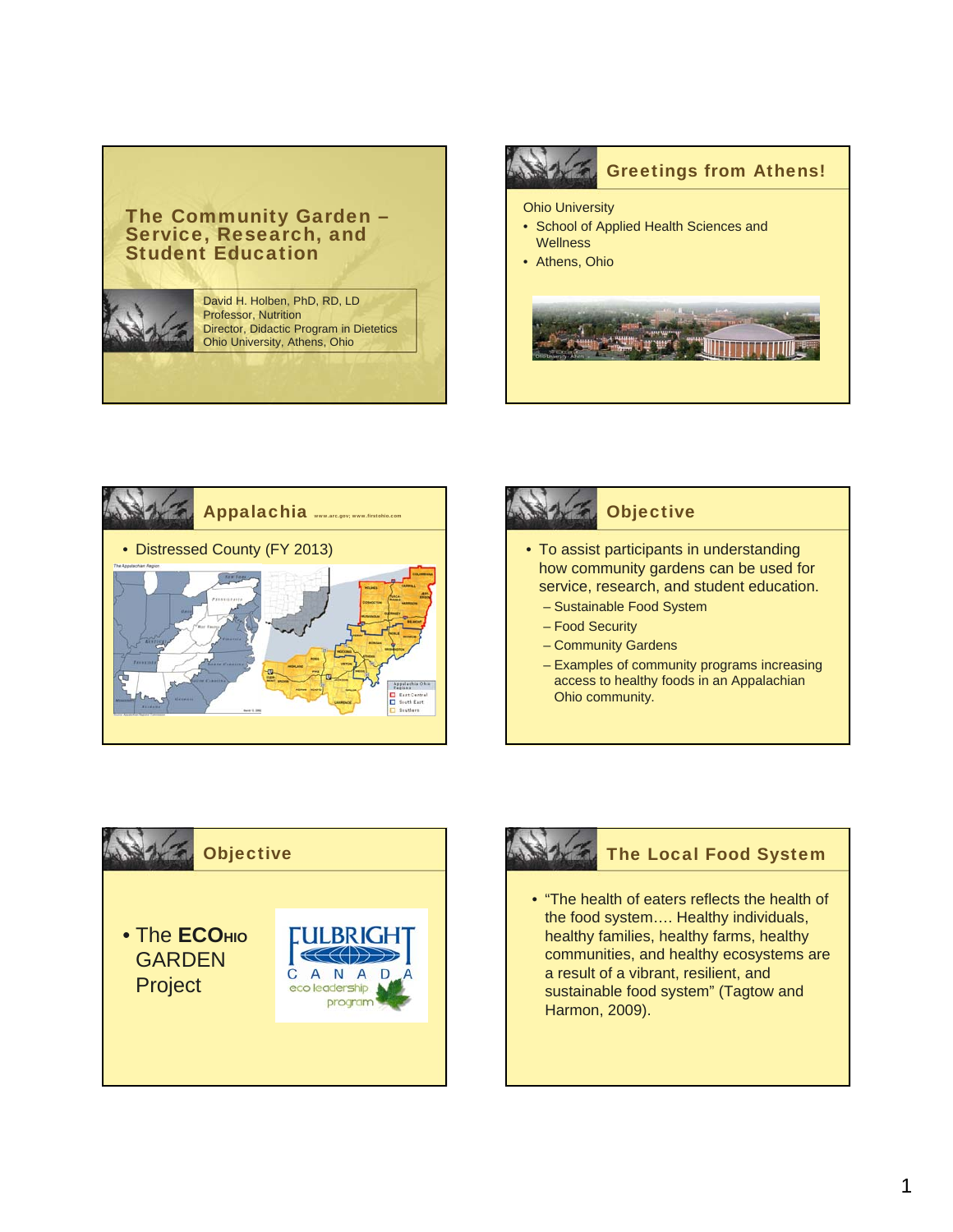# The Local Food System

• Developing resiliency within the food system is critical for ensuring a future food supply that protects both human and environmental health (Tagtow and Harmon, 2009).









### Food Access = Food **Security**

- An essential, universal dimension of household and personal well-being.
- All people at all times have access to enough food for an active, healthy life.
- This includes the ready availability of nutritionally-adequate, safe foods and the assured ability to acquire them in socially acceptable ways.

Source: Anderson 1990



### Food insecurity is evident when…

- …families or individuals:
	- Lack access to food.
	- Depend on food assistance programs.
	- Skip meals.
	- Substitute nutritious foods with less expensive alternatives.
	- Seek assistance from soup kitchens and food pantries.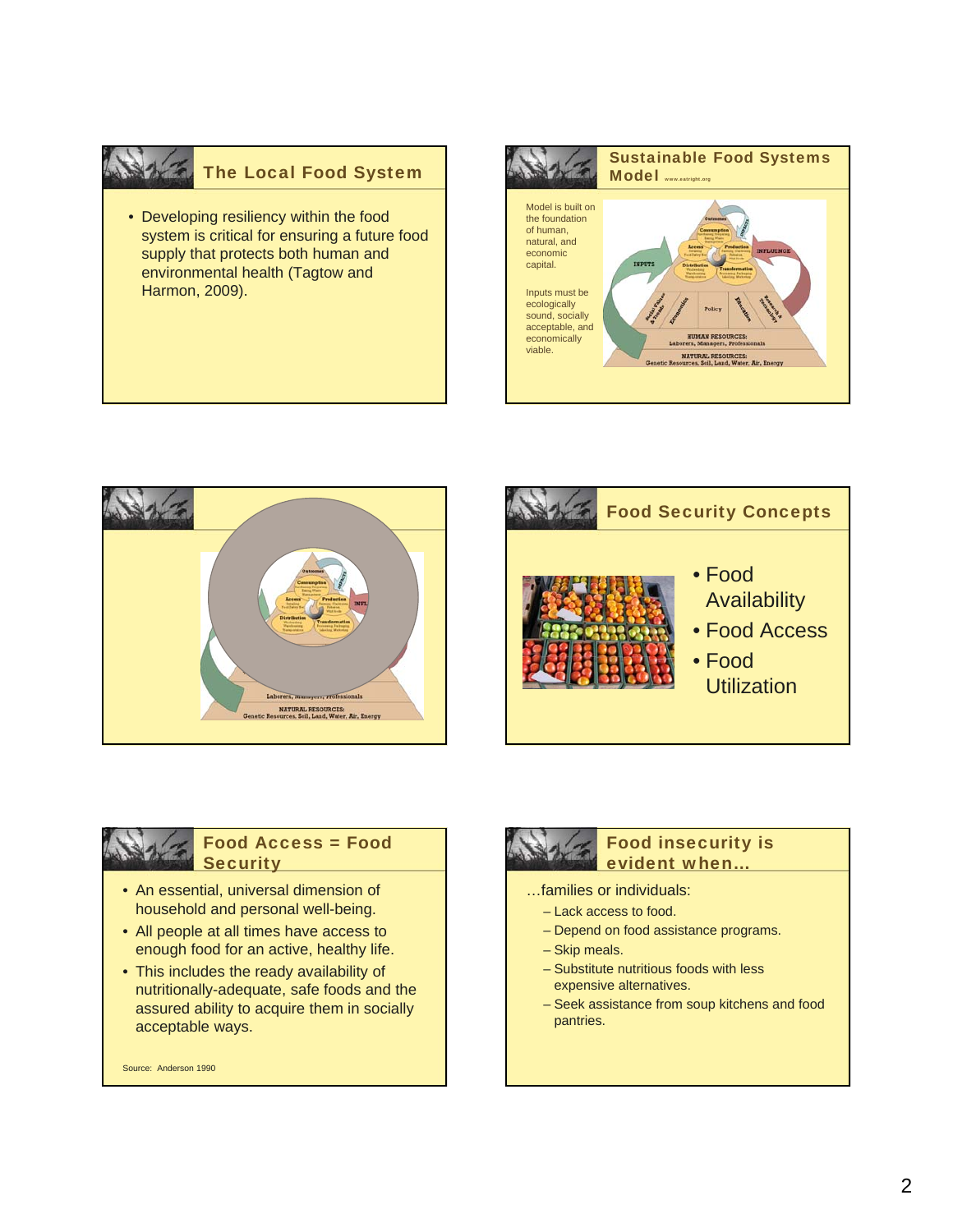|                                                                                                                          | <b>Food Security in the</b><br><b>United States</b> Sources: ERR-141; ers.usda.gov |             |
|--------------------------------------------------------------------------------------------------------------------------|------------------------------------------------------------------------------------|-------------|
| <b>EXTREMELTAN</b>                                                                                                       |                                                                                    | <b>PAGE</b> |
| Most recent data<br>• 85.1% of American households (101.6 million)<br>were food secure throughout calendar year<br>2011. |                                                                                    |             |
| • 14.9% (17.9 million) of households were food<br>insecure.                                                              |                                                                                    |             |
| - 9.2% (11.0 million) of households had low food<br>security.                                                            |                                                                                    |             |
| - 5.7% (6.8 million) of households had very low food<br>security.                                                        |                                                                                    |             |

– These households were uncertain of having, or unable to acquire, enough food due to insufficient money or other resources.











- Income < 185% of poverty level
- Female-headed with children
- Male-headed with children
- Black or Hispanic
- Living in central cities or rural areas
- Living in south or west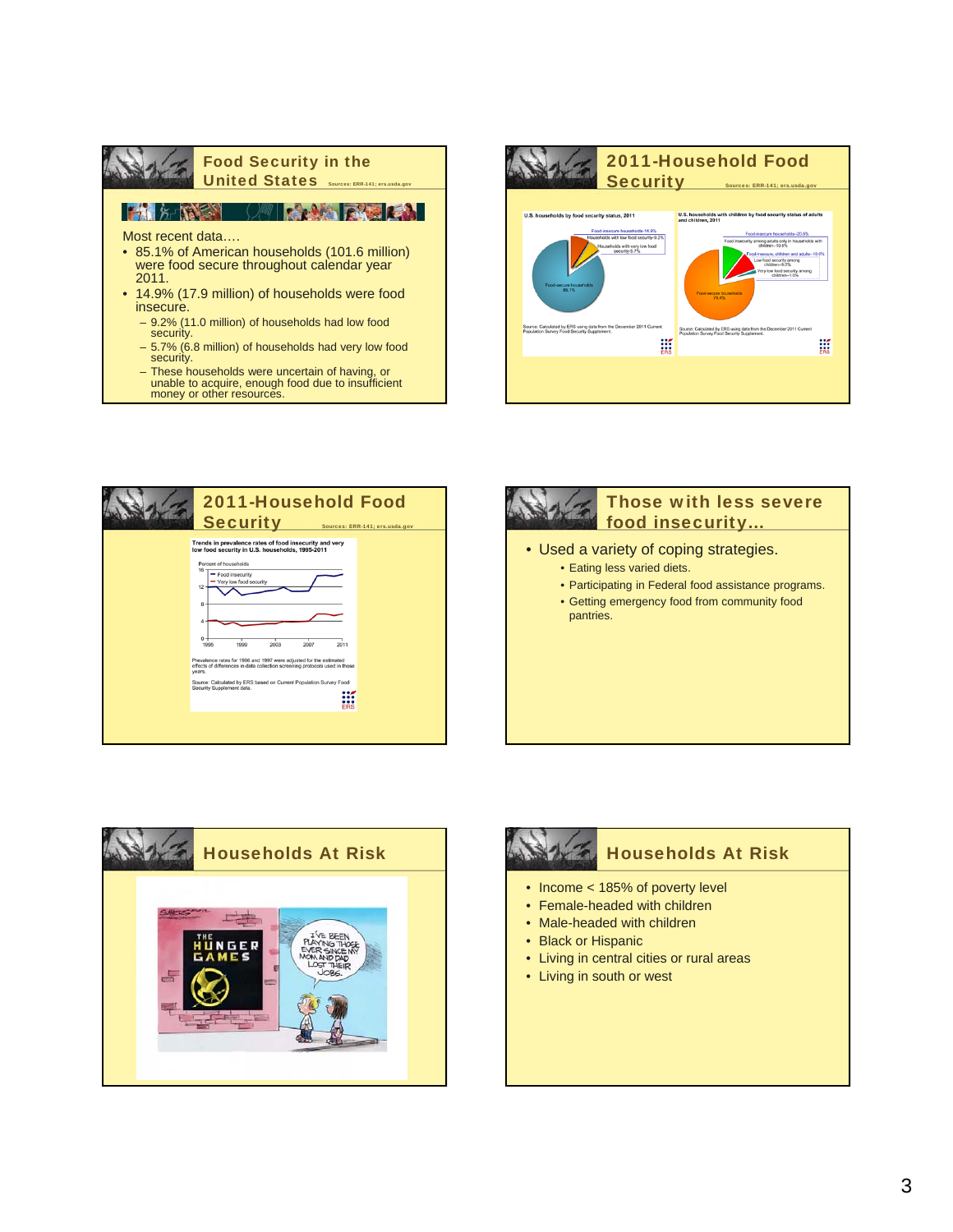





## Community Gardening (CG) Literature

- Robinson-O'Brien, et al., 2009
	- Garden-based Youth Nutrition Interventions
	- CGs, 3 of 11 programs
	- "Well-designed, evidence-based, peerreviewed studies to determine program effectiveness and impact" are needed.
- Ahonen, et al., 2012
	- Interprofessional outdoor classroom CG
	- Development and implementation
	- Nursing: Community Program Planning





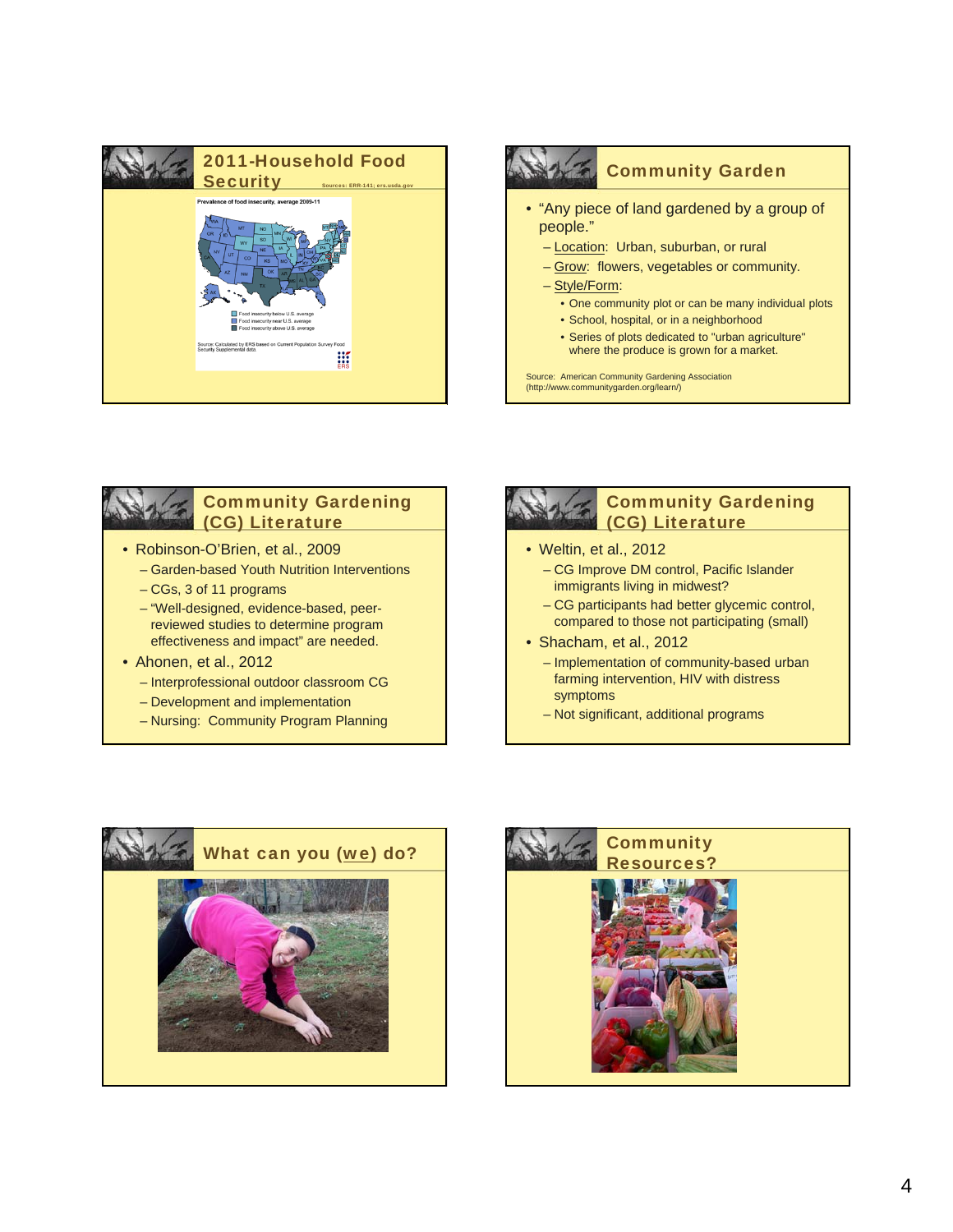









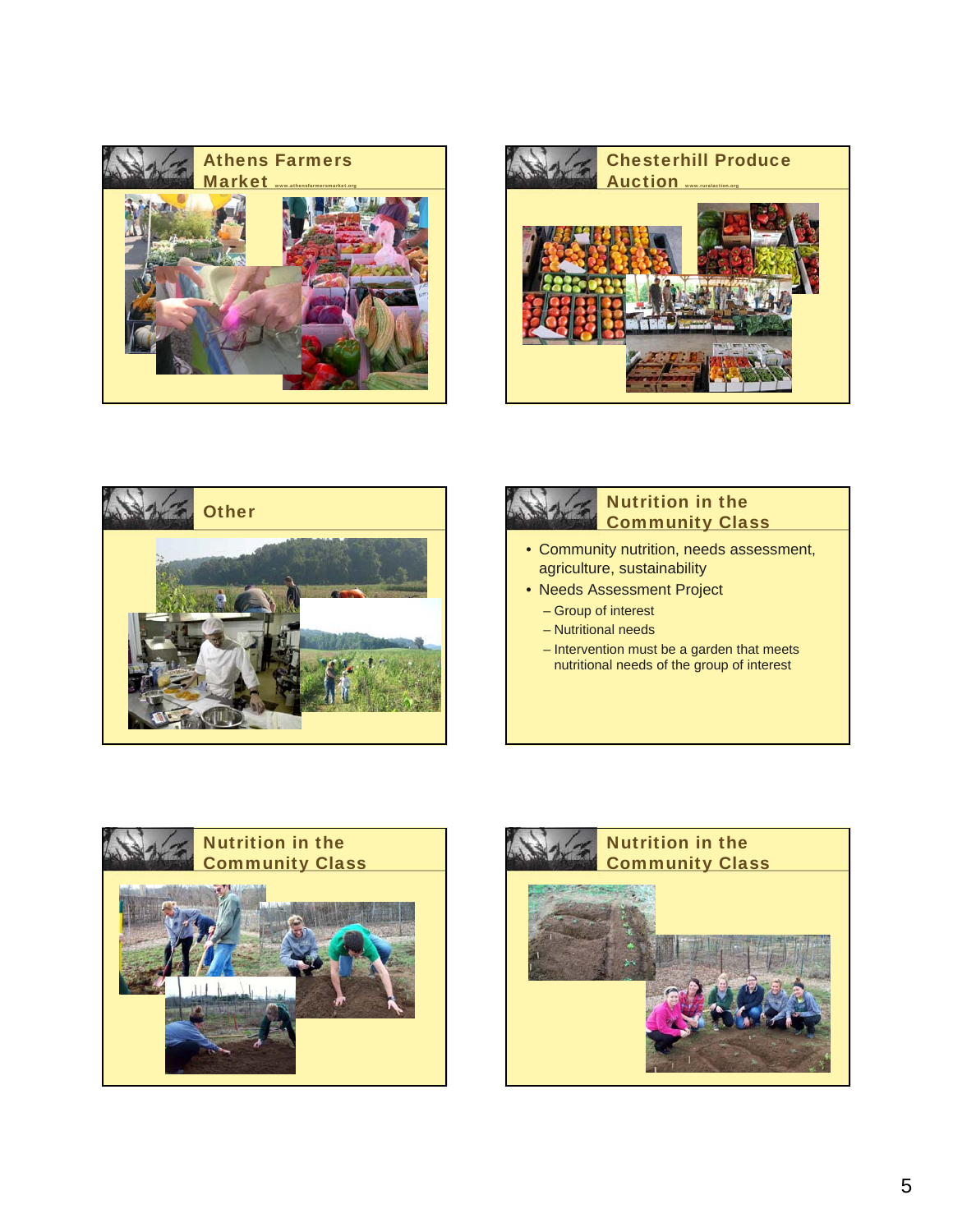





enhance the local food system.







### The ECOHIO GARDEN Project—Tactics?

- This will be accomplished through:
- 1) hands-on gardening training;

the human capital of a community.

- 2) planting a community garden plot at the Athens Community Garden;
- 3) planting fruit permaculture (permanently planted trees and shrubs) at hubs of activity within the community; and
- 4) creating a map of edible fruit trees and shrubs on municipal land.



## The Program

- A half-day, hands-on organic gardening workshop
	- Participants: university and community stakeholders (high school and university students, community members, child development center directors, senior citizen center directors).
	- Speakers: university faculty and communitybased organization employees and volunteers, including master gardeners.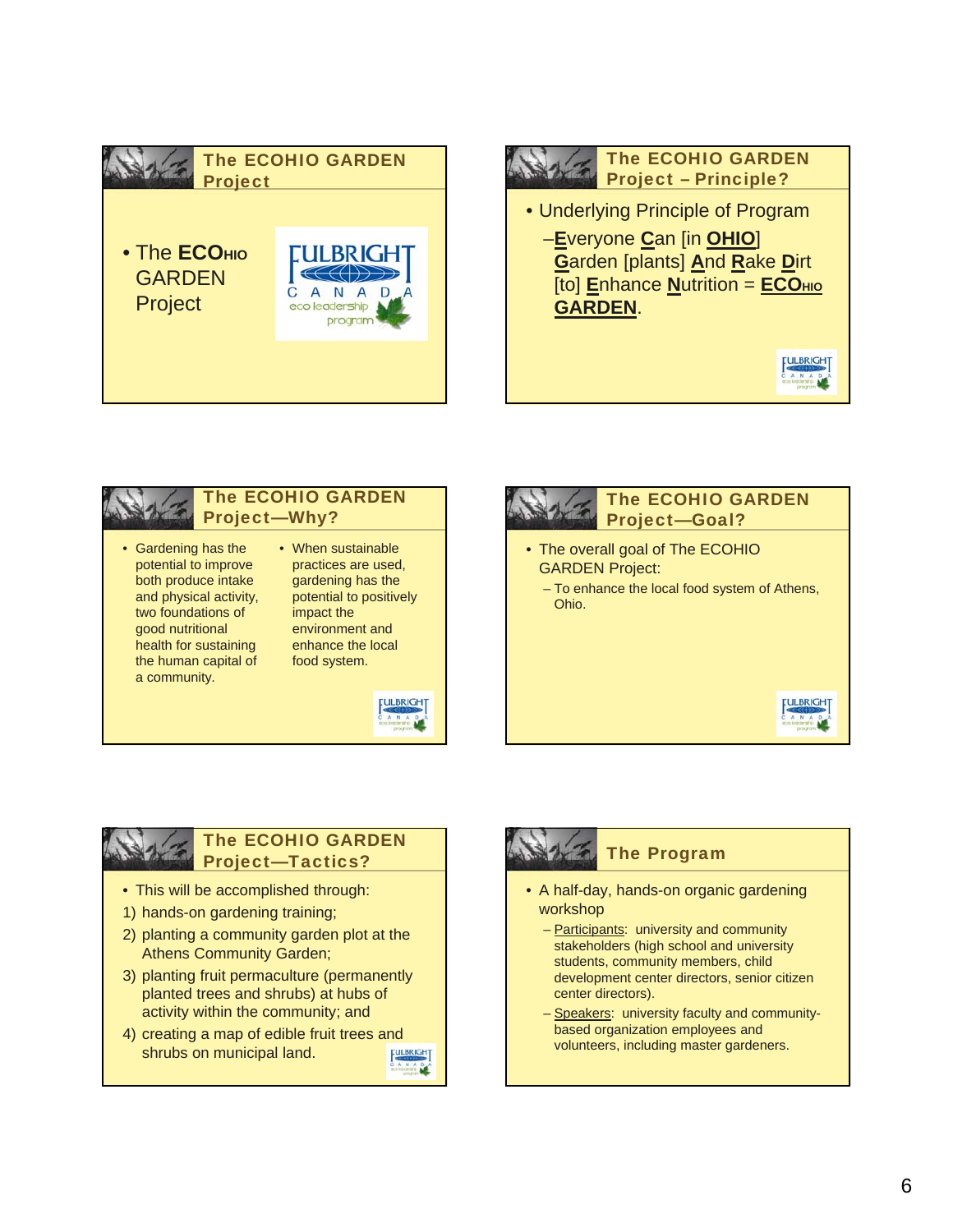











### The Program

- Develop map of edible fruit trees and shrubs on municipal land will be conducted in partnership with an environmental studies graduate student and community food initiatives.
	- Fruit trees on municipal lands are untapped sources of nutritious food for community members.
	- Promote an increased awareness of the location and season of the fruit for picking and consumption.